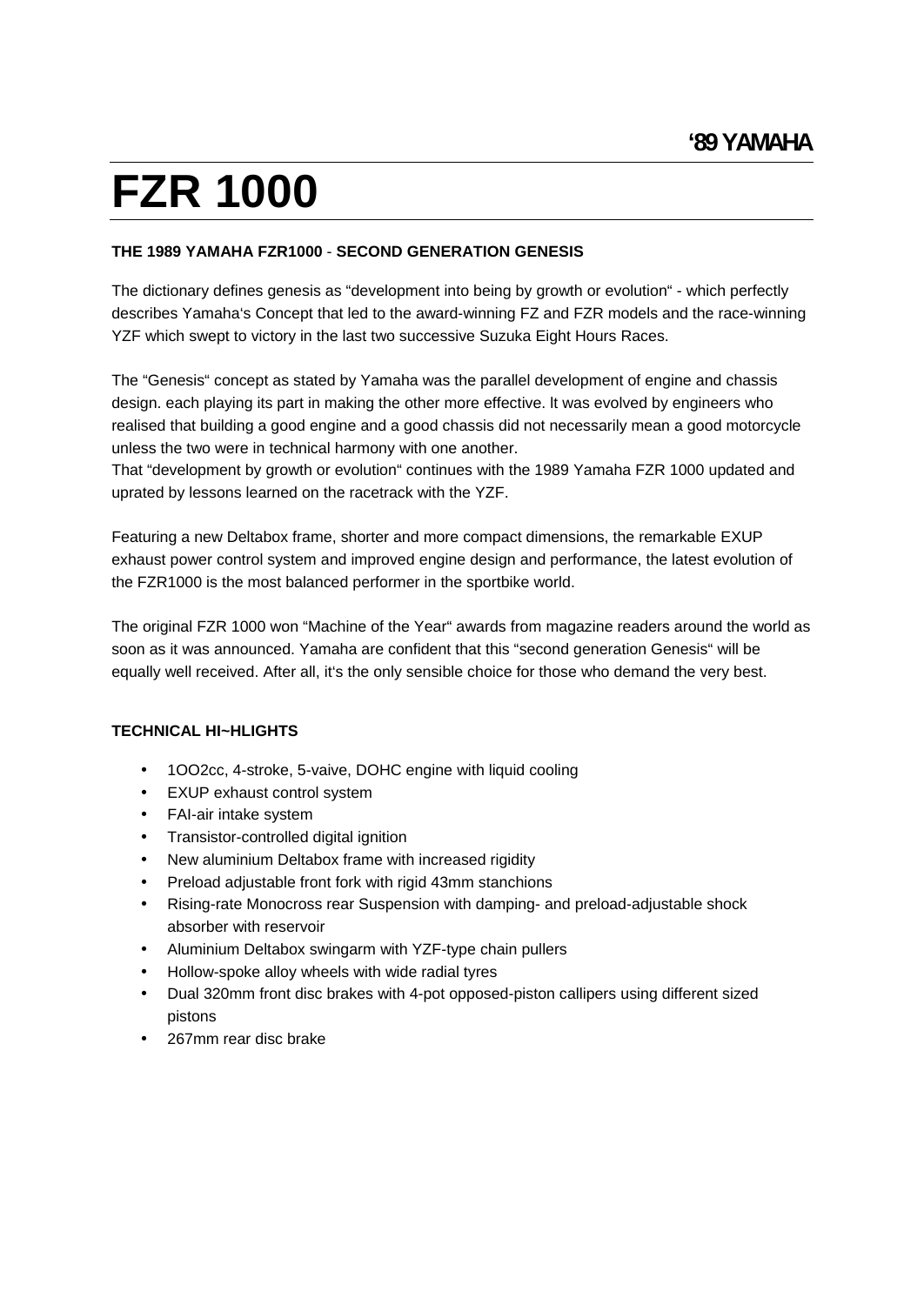#### **ENGINE**

With its brilliant 5-valve cylinder head, slant block and efficient intake and exhaust systems. the FZR 1000 engine has an established place in motorcycling history. For 1989 it has been improved even further.

A brief summary of the new engine's features are: ahigher redline thanks to a lighter valve train, more displacement (1002 cc). a higher compression ratio and redesigned combustion chamber with straighter intake ports. bigger carburettors, a reduction in frictional losses with thinner rings, and the addition of the remarkable EXUP exhaust control system. Now let's take a look at the details.

The new engine has been shortened by 8mm. This was accomplished by shortening the length of the valves and lifters and using a new camshaft case. The shorter valve stem length also allowed for a slight increase in valve angle. The middle intake valve angle has increased from 9 degrees to 10.5 degrees, the outer intakes from 17 to 18.5 degrees, and the exhausts from 13 to 13.5 degrees. These more idealized angles and the complementary improvements to port shapes increase engine efficiency for higher power output. Other changes to the valve train include exhaust lifters increased in diameter from 20mm to 22.5mm for improved reliability, and an overall reduction in valve weight, thanks to shorter sterns and a reduction in stern diameter from 5mm to 4.5mm. This lighter valve train, combined with stiffer valve springs, permits a 500 mm higher redline and, consequently, more top-end power. Valve head diameter remains unchanged.

An increase in bore from 75rnm to 75.Smm brings displacement up from 989cc to 1002cc. Combined with reshaped combustion chamber and ports and slightly less dished pistons, this raises the compression ratio from 11.2: 1 to 12:1. The result is increased power and torque throughout the mm range and improved engine efficiency.

The shape of the intake tracts has also been changed. Short and straight, they allow for smoother air flow and increased intake performance. A change in carburettors from Mikuni BDS37 to BDST38 improves breathing even further. In addition to offering more venturi area and a rounder venturi cross section, the venturi itself is much straighter and shaped like an air funnel. These changes greatly reduce flow resistance for improved efficiency and more power. Throttle response is also better. And to make sure these bigger carbs get plenty of fuel regardless of engine bad, fuel pump capacity has also been increased.

Moving further down, we find new pistons and rings. While the top ring remains unchanged, the second ring has been thinned from 1mm to 0.8mm, and the oil ring from 2mm to 1.5mm. The result, when multiplied by four, is a significant reduction in frictional losses and consequent gain in engine output.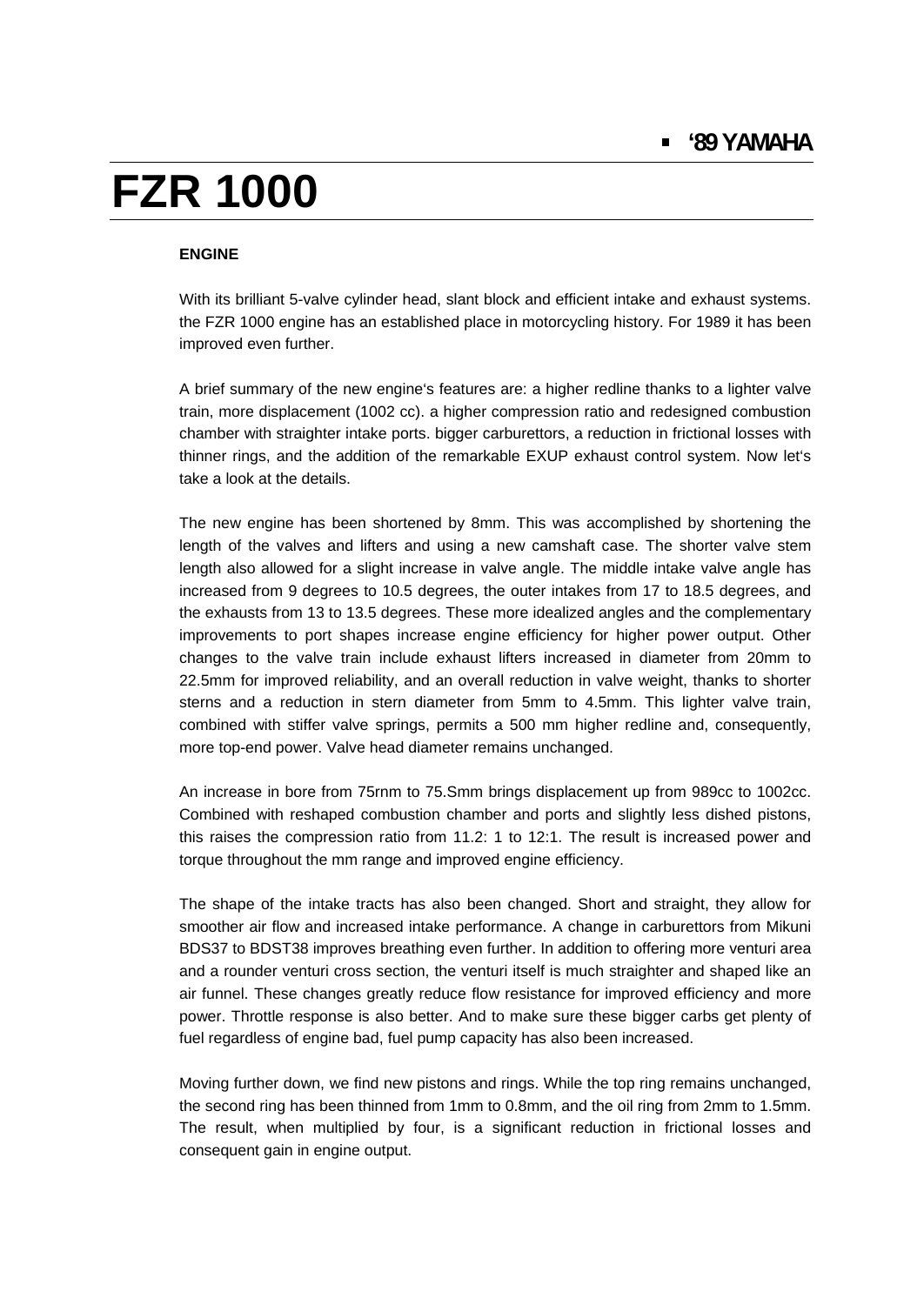The connecting rods have also been changed to reduce friction and the resulting power loss. By increasing the diameter of the piston pin from 18mm to 19mm, rotating frictional loss has been reduced. This reduction in friction also means increased reliability at the piston pin. In this way, many small improvements can add up to big gains in power and reliability. Power was also found by increasing the air cleaner volume from 7.1 liter to 8.1 liter for improved engine breathing.

To better control temperatures in this more powerful engine, radiator capacity is increased from 17,000 cal to 21,000 cab. This prevents overheating during sustained periods of high-rpm, high-load operation. The contract of the contract of the contract of the contract of the contract of the contract of the contract of the contract of the contract of the contract of the contract of the contract of the contract of the

Even the transmission benefits from detail improvements. By using counter-tapered (back-cut) engagement dogs on the gears, gear engagement is much more positive and transmission reliability is increased to cope with the increase in power.

In summation, virtually every area of the FZR 1000 engine has been improved. More powerful and more reliable, it is also more compact and more refined. lt's the second generation

### **EXUP (Exhaust Ultimate Powervalve)**

One of the most significant features on the new FZR1000 is the EXUP exhaust control system. Another Yamaha invention; in principle it is much like the YPVS system which improves 2-stroke engine performance by changing exhaust tuning in response to changes in engine mm.

As more horsepower is designed into production engines, the smooth powerband so desirable for the street is replaced by the "peaky", lumpy power curve of the racing engine. Especially pronounced with high-performance, 4-into- 1 exhausts, this results in a fiat spot at about two-thirds of peak-torque mm and a rough idle.

Technically speaking, when the exhaust valve opens, residual combustion pressure in the cylinder rushes in to the exhaust pipe, creating a primary "positive" pressure wave moving towards to collector (muffler). Upon reaching the collector, it expands, sending a primary "negative" wave back toward the cylinder. The header continues to reverberate, alternating positive and negative. primary, secondary and tertiary.

Header pipe length is set so that the primary "negative" wave reaches the cylinder at valve overlap (the brief instant when both intake and exhaust valves are slightly open). This negative or "suction" wave does two things. lt pulls residual exhaust gas out of the cylinder, and it starts the flow of fresh fuel/air mixture through the intake valve.

Unfortunately, because these positive and negative pressure waves move through the header pipes at uniform speed regardless of engine rpm, at lower rpm the primary "negative" wave arrives too soon (before overlap), and in its place a primary "positive" wave arrives at valve overlap. This positive wave forces exhaust gasses back into the cylinder, diluting the charge, and it blows back through the carburettor, delaying intake and causing double carburetion (carburetion in the wrong direction). This is what causes the dreaded race-engine flat spot.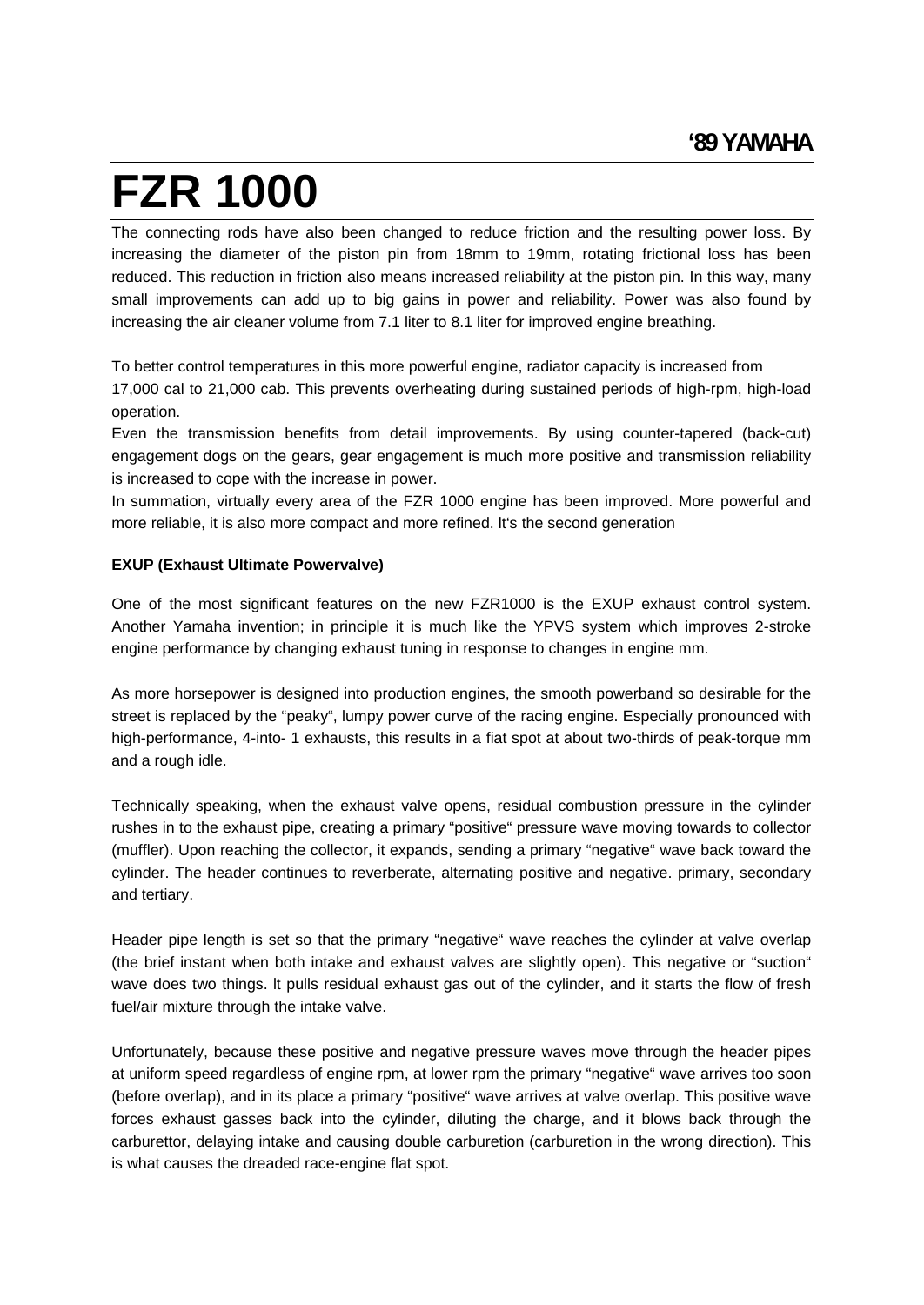Prior to EXUP, the only way to smooth out power delivery was to sacrifice performance (less overlap, use of less resonant exhaust pipes, etc.).

Think of EXUP as an exhaust throttle. By placing a rotary valve driven by a microcomputer-controlled servomotor between the header pipes and the collector, Yamaha engineers were able to control the pressure waves. The Computer senses engine speed from the ignition. By choosing this valve progressively as rpm decreases, the harmful positive pressure wave is prevented from reaching the cylinder at valve overlap. Double carburetion is eliminated, torque rises back to a normal level and driveability is restored.

EXUP also reduces exhaust emissions at idle by producing back pressure that reduces boss of fresh charge through the exhaust. The idle is also smoother and steadier. And a new muffler has enlarged capacity to efficiently quiet the increased power.

Equipped with EXUP, the engine produces about 10% more top-end power than an engine without EXUP. Most importantly, driveability and throttle control are greatly improved in that critical upper portion of the power band. There is an astonishing 30 to 40% increase in bow- and mid-range torque and smoother acceleration. The idle is much smoother: 30 to 50% less fluctuation at idle mm. The exhaust note at idle is quieter. And, hydrocarbon emissions are reduced.

In short, riders enjoy the best of both worlds - high-performance power with street engine tractability. Another first from Yamaha.

#### **NEW DELTABOX FRAME**

The aluminium Deltabox frame is the most technically refined frame on the market. Light, rigid, and extremely resistant to flexing, its equal is found only on the YZR factory road racers where it was developed. A slightly modified version of this frame carried Eddie Lawson to his 500cc World Championships and Carlos Lavado to the 250cc World Championship. It makes a level of handling and control possible which has to be experienced to be believed.

For 1989 the FZR 1000 benefits from the next-generation Deltabox. Gone are the dual front down tubes of last year's frame. The engine now bolts directly to the frame at the cylinder head, at the top of the upper case and, like before, at the rear. By making the engine a stressed member (essentially, part **of** the frame) overall frame rigidity and stiffness are greatly increased.

This increase in frame rigidity translates into improved high-speed cornering performance. And, as the stopwatch so conclusively proves, when a frame is made stiffer, lap times go down. lt also permits a more compact design of the engine/frame combination.

This more compact design makes possible a shorter wheel-base - 10mm shorter, for a wheelbase of only 1 ,460mm. This shorter wheelbase and 26-degree fork angle improve responsiveness to turning inputs for accurate steering control.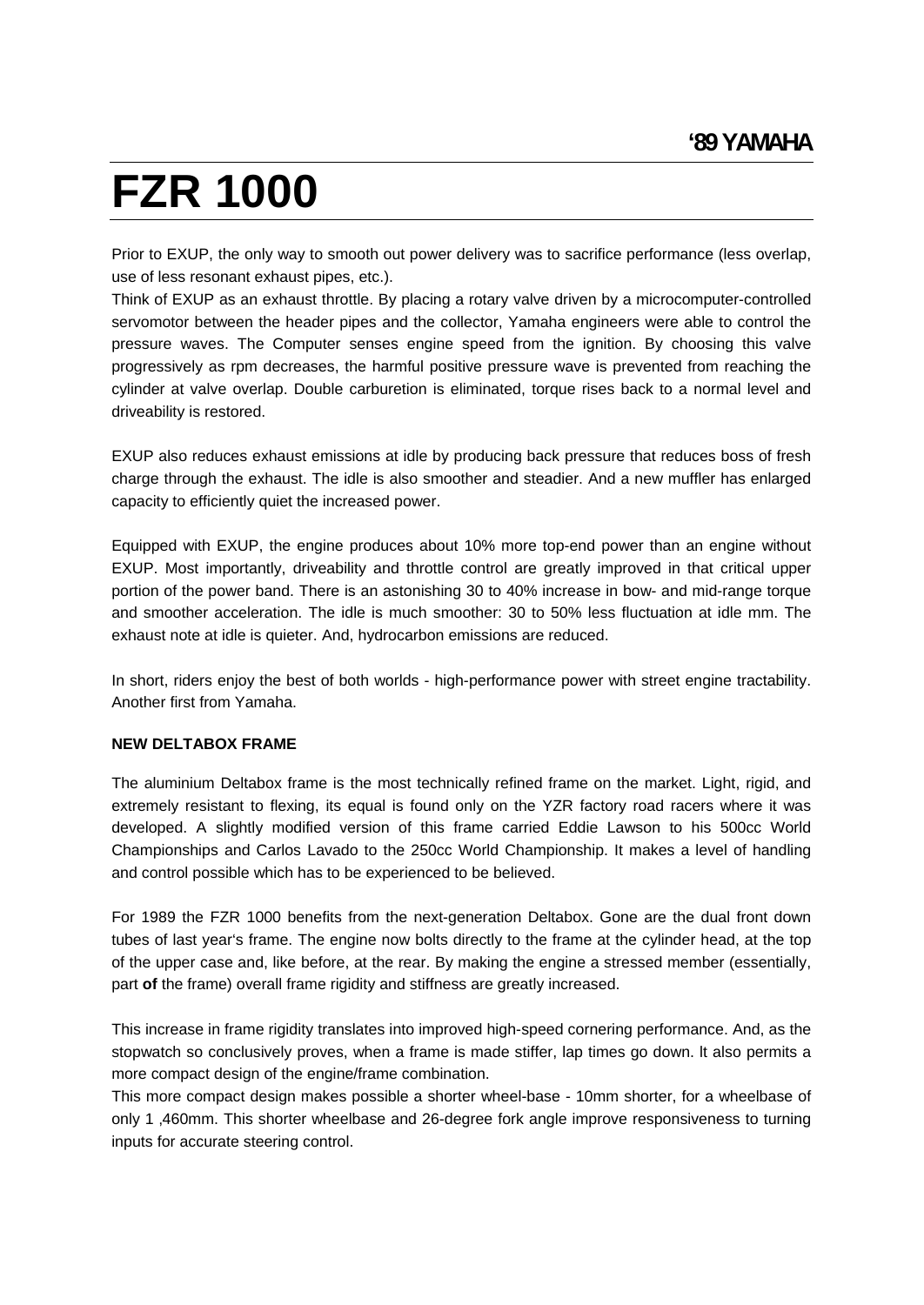The new frame is complemented by a new Deltabox aluminium swingarm. Featuring a triangulated design for added strength, this new swingarm is strong, light and flex resistant. The results are improved rear wheel control and tracking. Rear wheel maintenance has also been improved with the use of YZF-type chain pullers.

In terms of appearances, both the frame and swingarm have been treated by a special "chemical polish" process for a better-booking finish.

In summation, the frame has undergone a similar transformation to the engine. lt is more compact, stronger and higher performing - the next generation.

#### **SUSPENSION**

To cope with the increased steering loads of the new frame and steering geometry, the front fork has also been strengthened. The stanchions of the telescopic fork have been increased in diameter from 41 mm to 43mm. This greatly reduces their tendency to flex under heavy braking and cornering loads. The result is more precise steering control. The fork is also adjustable for spring preload. Bolting to the stanchions are new aluminium handlebars. These beautifully crafted aluminium extrusions are something found usually only on racing machines.

The rear wheel is controlled by our famous rising-rate Monocross Suspension system. A direct descendent from our factory racers, it delivers progressively stiffer rear wheel damping as the Suspension compresses. For 1989 a modification to the linkage arms increases shock absorber stroke from 50mm to 70mm for improved shock action.

The hydraulic rear shock comes equipped with a separate reservoir for better cooling of the damping fluid and is adjustable for spring preload and damping.

#### **WHEELS AND BRAKES**

The most noticeable change in this department for 1989 is the change in rear wheel diameter from 4.50 x 18' to 5.50 x 17". This smaller diameter wheel and the use of very wide, bw profile radial tyres further improves cornering performance. The wheel design - lightweight. hollow-spoke, cast alloy remains unchanged.

Unlike traditional bias ply tyres which use multi-directional fibres in the tyre casing. radial tyres use uni-directional fibres. This permits flexing of the tread and sidewall, allowing the tread to better conform to and grip the road surface better. Radial tyres also run cooler because uni-directional fibres build up less friction heat than bias-ply tyres when the tyre flexes. And cooler running means longer tyre life.

Dual 320mm front disc brakes feature 4-pot opposed-piston callipers using pistons of different sizes: the top piston is larger than the bottom piston (33.96 and 30.23mm, respectively) for improved "feel". The same 267mm rear disc with dual-pot opposed-piston calliper is used at the rear wheel. Braking power is even more reliable, as befits a machine of this calibre.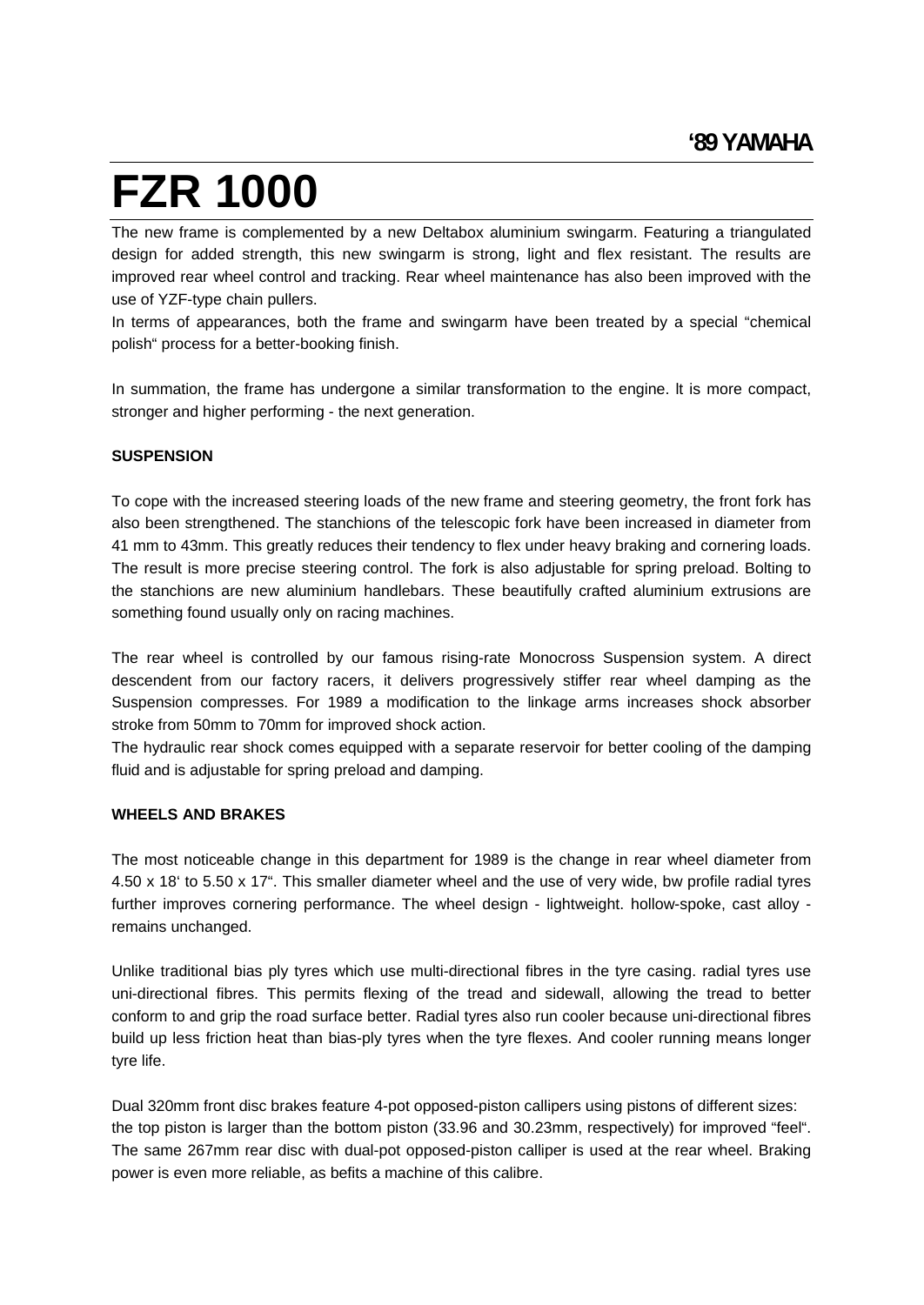New for 1989 are larger diameter, hollow wheel axles and swingarm pivot. These axles permit an increase in strength without making them heavier. The front axle diameter has increased from 15 to l7mm, the rear from 17 to 2Omm, and the swingarm pivot from 16 to 2Omm. Both of these features come directly from the YZF racers.

### **FAIRING, FAI AND ELECTRICALS**

The full fairing has also been redesigned for improved aerodynamic efficiency. The dual headlights are flush with the front cowling, and the degree of rearward slant of the cowling has been increased. The result is smoother, more efficient air penetration and a lower coefficient of drag.

The FAI (Fresh Air Intake) system routes cool, fresh air to the airbox via tubes running from openings at the front of the fairing. This fresh air improves engine performance because being cooler, it is also denser. Hence, cylinder filling is improved as more air per volume unit is sucked into the engine. For 1989 the ducts are straight, rather than curved for more direct routing of air.

With the addition of EXUP to the new FZR 1000, the transistor-controlled digital ignition and the control unit for the EXUP are integrated into one unit. This unit not only alters ignition timing in response to changes in mm for maximum performance at all power levels, it controls the amount of EXUP valve opening in the exhaust collector.

Another nice touch is the new electrically operated fuel reserve switch. Like that used on the FJ 1200, it allows the rider to switch over to reserve with a minimum of effort.

The instrument panel has also been redesigned for more compactness. Meter diameters are smaller, and the tach is located higher than the other instruments for quick reading. And finally. the tail light assembly has also been redesigned for better looks

#### **SUMMARY**

As the FZR 1000 draws ever closer to the YZF factory racers in terms of performance, design and styling, we see a fulfilment of the Genesis concept.

The 1989 FZR 1000 is still very much the FZR 1000, knowledgeable sport riders and racers have come to love. But it is also considerably refined. Lt is faster, better handling and harder accelerating. In short, a balanced performer - balanced on the cutting edge of Sport bike technology.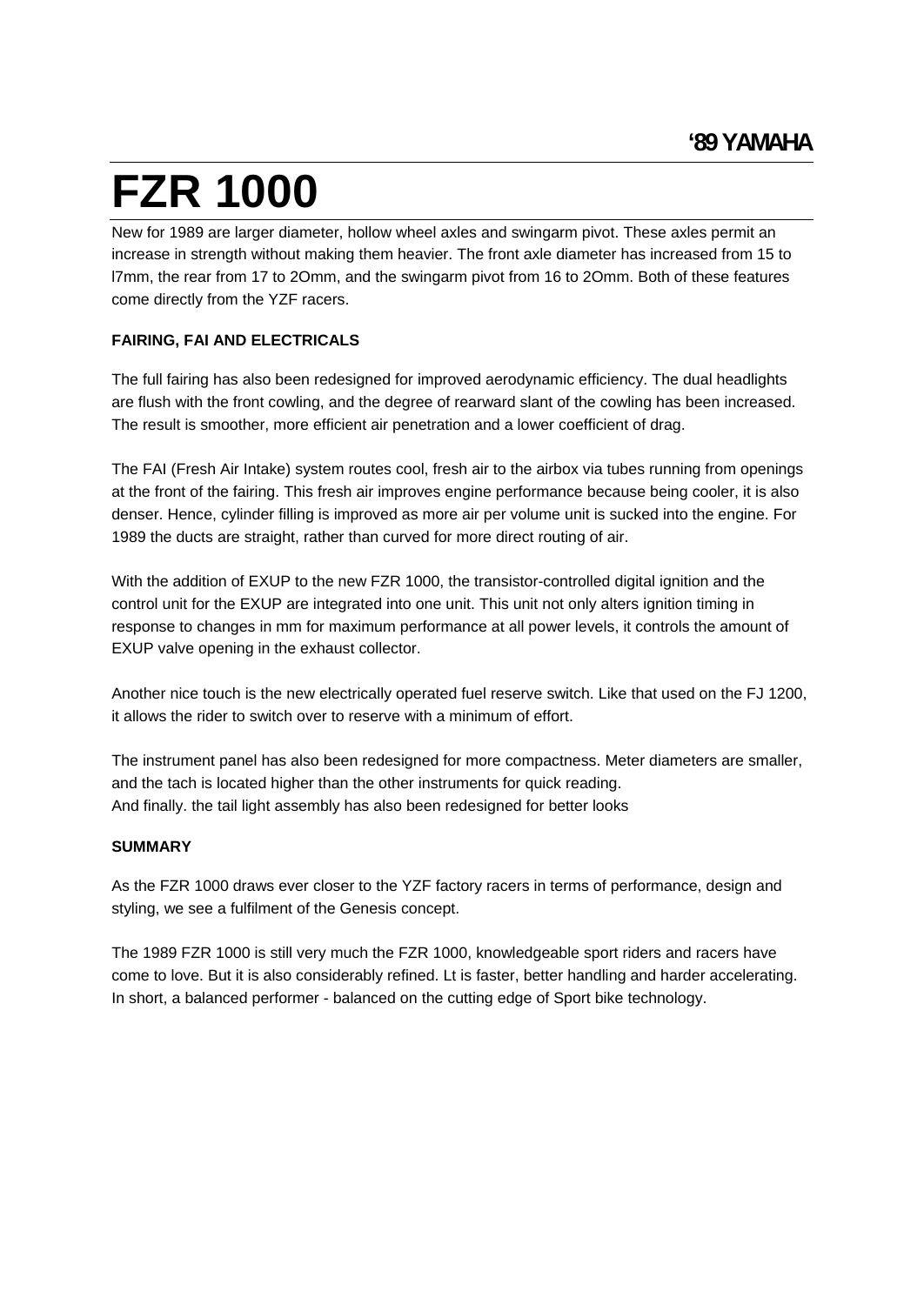### **Technical Specification FZR 1000**

Battery 12 V 14 AH

**Engine Type Example 2 Cooled 4-stroke, DOHC, Separate 2 Cooled 4-stroke, DOHC, Separate 2 Cooled 4-stroke, DOHC, Separate 2 Cooled 4-stroke, DOHC, Separate 2 Cooled 4-stroke, DOHC, Separate 2 Cooled 4-stroke, DOHC, Sepa** forward inclined parallel 4-cylinder Displacement 1002 cc Bore  $\&$  stroke  $75.5 \times 56.0$  mm Compression ratio and 12:1 Maximum power (DIN) 145 PS/100000r/min Maximum torque (DIN)  $10.9 \text{ kg-m} / 8500 \text{r/min}$ Starting System and the settlement of the Electric Electric state of the System and the System of the System of the System of the System of the System of the System of the System of the System of the System of the System o Carburation **BDST38/4 MIKUNI** Lubrication and the contraction of the contraction of the contraction of the contraction of the contraction of  $W$ et sump Transmission type Constant mesh 5-speed Primary reduction ratio  $68/41(1.659)$ Secondary reduction ratio  $47/17(2.765)$ Clutch type Wet, multiple-disc Gear ratio ist  $36/14(2.571)$ Gear ratio 2nd 32/18(1 .778) Gear ratio 3rd  $29/21(1.381)$ Gear ratio 4th 27/23(1.174) Gear ratio Sth $28/27(1.037)$ Oilpump type **Trochoid** Trochoid **Trochoid** Trochoid **Trochoid** Ignition System T.C.I. Digital Generator A.C. generator A.C. And  $\alpha$ 

#### **Chassis**

| Overall length           | 2200 mm             |
|--------------------------|---------------------|
| Overall width            | 730 mm              |
| Overall height           | $1160$ mm           |
| Seat height              | $765$ mm            |
| Wheelbase                | $1460$ mm           |
| Minimum ground clearance | $135$ mm            |
| Dry weight               | 209 kg              |
| Frame type               | Diamond DELTABOX II |
| Caster angle             | $26,75^{\circ}$     |
|                          |                     |